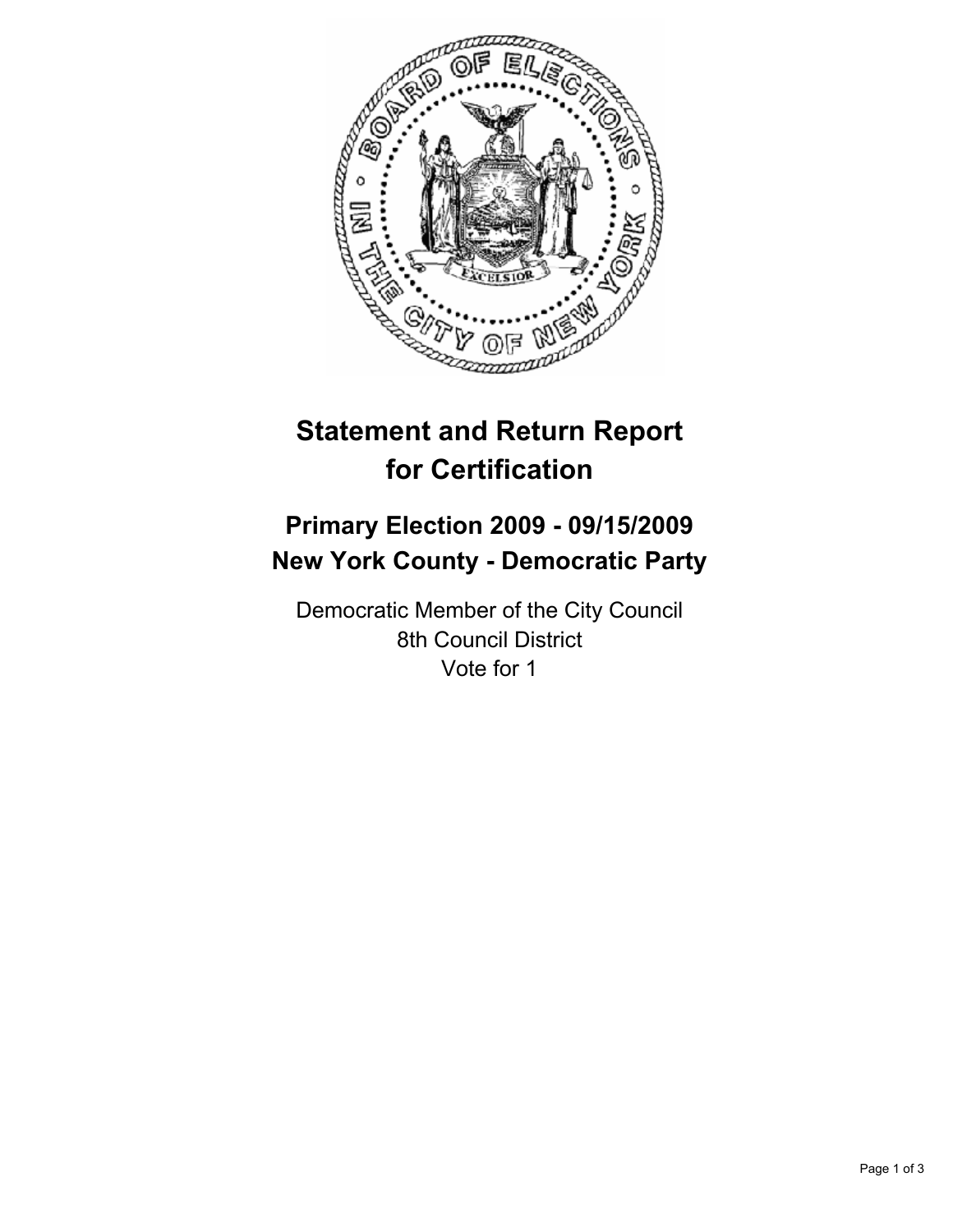

## **Assembly District 68**

| <b>EMERGENCY</b>      | 18    |
|-----------------------|-------|
| ABSENTEE/MILITARY     | 156   |
| AFFIDAVIT             | 88    |
| <b>GWEN GOODWIN</b>   | 607   |
| MELISSA MARK-VIVERITO | 2,333 |
| ROBERT J RODRIGUEZ    | 1,649 |
| THOMAS D SANTIAGO     | 279   |
| CALVIN C SOLOMON      | 793   |
| <b>Total Votes</b>    | 5,661 |

#### **Assembly District 69**

| <b>Total Votes</b>    | 4.204 |
|-----------------------|-------|
| CALVIN C SOLOMON      | 314   |
| THOMAS D SANTIAGO     | 139   |
| ROBERT J RODRIGUEZ    | 839   |
| MELISSA MARK-VIVERITO | 2,305 |
| <b>GWEN GOODWIN</b>   | 607   |
| AFFIDAVIT             | 67    |
| ABSENTEE/MILITARY     | 104   |
| <b>EMERGENCY</b>      | 117   |

#### **Assembly District 70**

| <b>EMERGENCY</b>      | 0  |
|-----------------------|----|
| ABSENTEE/MILITARY     | 2  |
| AFFIDAVIT             |    |
| <b>GWEN GOODWIN</b>   | 5  |
| MELISSA MARK-VIVERITO | 11 |
| ROBERT J RODRIGUEZ    | 8  |
| THOMAS D SANTIAGO     |    |
| CALVIN C SOLOMON      |    |
| <b>Total Votes</b>    | 26 |

## **Assembly District 73**

| ROBERT J RODRIGUEZ    | 0 |
|-----------------------|---|
|                       |   |
| MELISSA MARK-VIVERITO | 0 |
| <b>GWEN GOODWIN</b>   |   |
| AFFIDAVIT             | 0 |
| ABSENTEE/MILITARY     |   |
| <b>EMERGENCY</b>      | 0 |